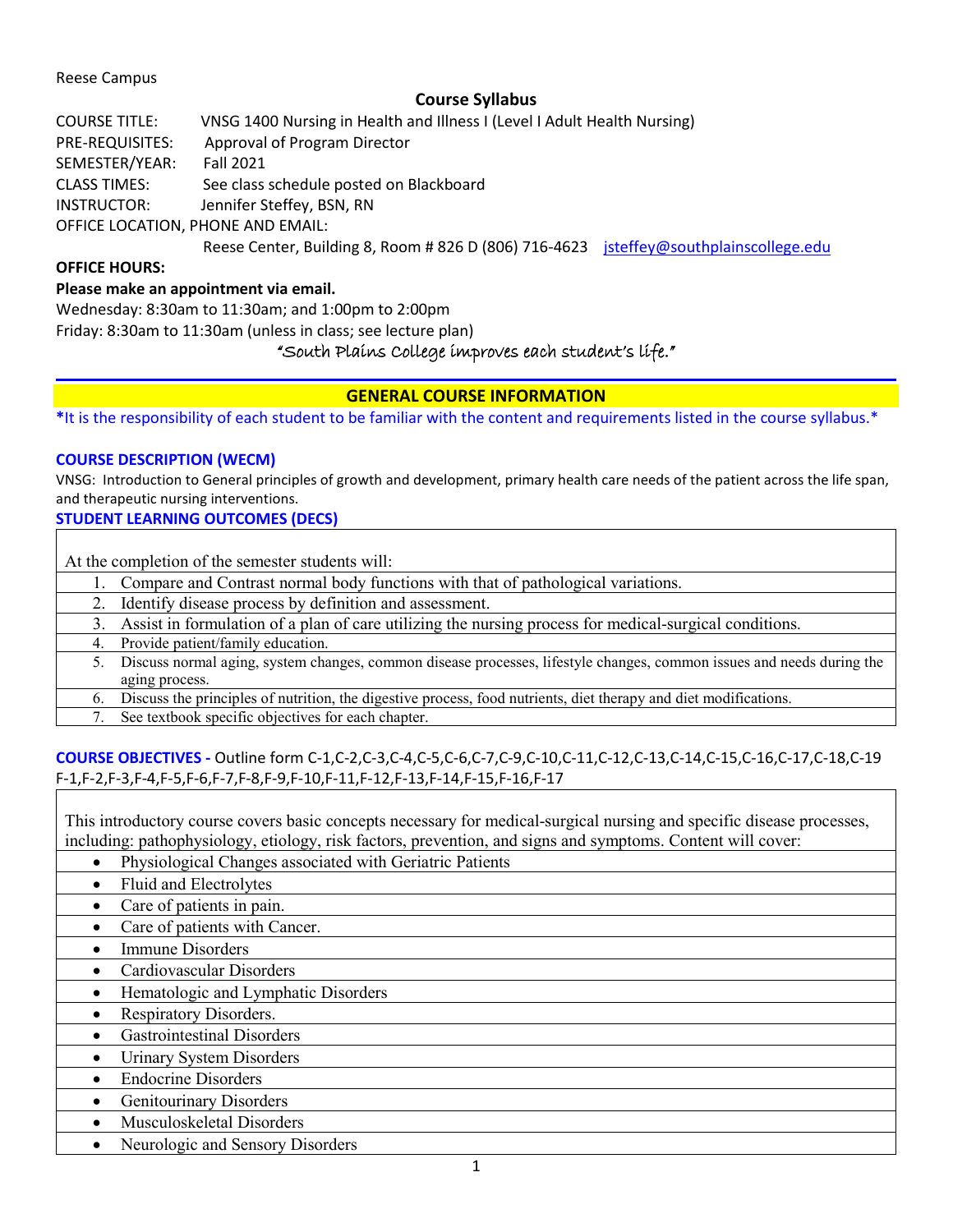- Integumentary Disorders
- Become familiar with and have a basic understanding of terminology used in text.
- Be present and punctual for all classes with no more than 2 (two) absences.
- Must pass the course with a minimum of 75 average.

# **EVALUATION METHODS**

Computer-based quizzes, written exams, assignments, quizzes, and other projects as assigned.

# **ACADEMIC INTEGRITY**

It is the aim of the faculty of South Plains College to foster a spirit of complete honesty and a high standard of integrity. The attempt of any student to present as his or her own any work which he or she has not honestly performed is regarded by the faculty and administration as a most serious offense and renders the offender liable to serious consequences, possibly suspension.

**Cheating** - Dishonesty of any kind on examinations or on written assignments, illegal possession of examinations, the use of unauthorized notes during an examination, obtaining information during an examination from the textbook or from the examination paper of another student, assisting others to cheat, alteration of grade records, illegal entry or unauthorized presence in the office are examples of cheating. Complete honesty is required of the student in the presentation of any and all phases of coursework. This applies to quizzes of whatever length, as well as final examinations, to daily reports and to term papers.

**Plagiarism** - Offering the work of another as one's own, without proper acknowledgment, is plagiarism; therefore, any student who fails to give credit for quotations or essentially identical expression of material taken from books, encyclopedias, magazines and other reference works, or from themes, reports or other writings of a fellow student, is guilty of plagiarism.

# **VARIFICATION OF WORKPLACE COMPETENCIES**

No external learning experiences provided. Successful completion of the DECS competency statements at the level specifies by the course (Level Objectives) will allow the student to continue to advance within the program. Upon successful completion of the program, students will be eligible to take the State Board Exam (NCLEX) for Vocational Nurse licensure.

## **BLACKBOARD**

**Blackboard is an e-Education platform designed to enable educational innovations everywhere by connecting people and technology. This educational tool will be used in this course throughout the semester.** 

## **FACEBOOK**

The Vocational Nursing Program has a Facebook page at https://www.facebook.com/SouthPlainsCollegeVocationalNursingProgram in addition to the South Plains College website. "Liking" the South Plains College Vocational Nursing Program Facebook page is not mandatory, nor are personal Facebook accounts, in order to access this page.

# **SCANS and FOUNDATION SKILLS**

Refer also to Course Objectives. Scans and Foundation Skills attached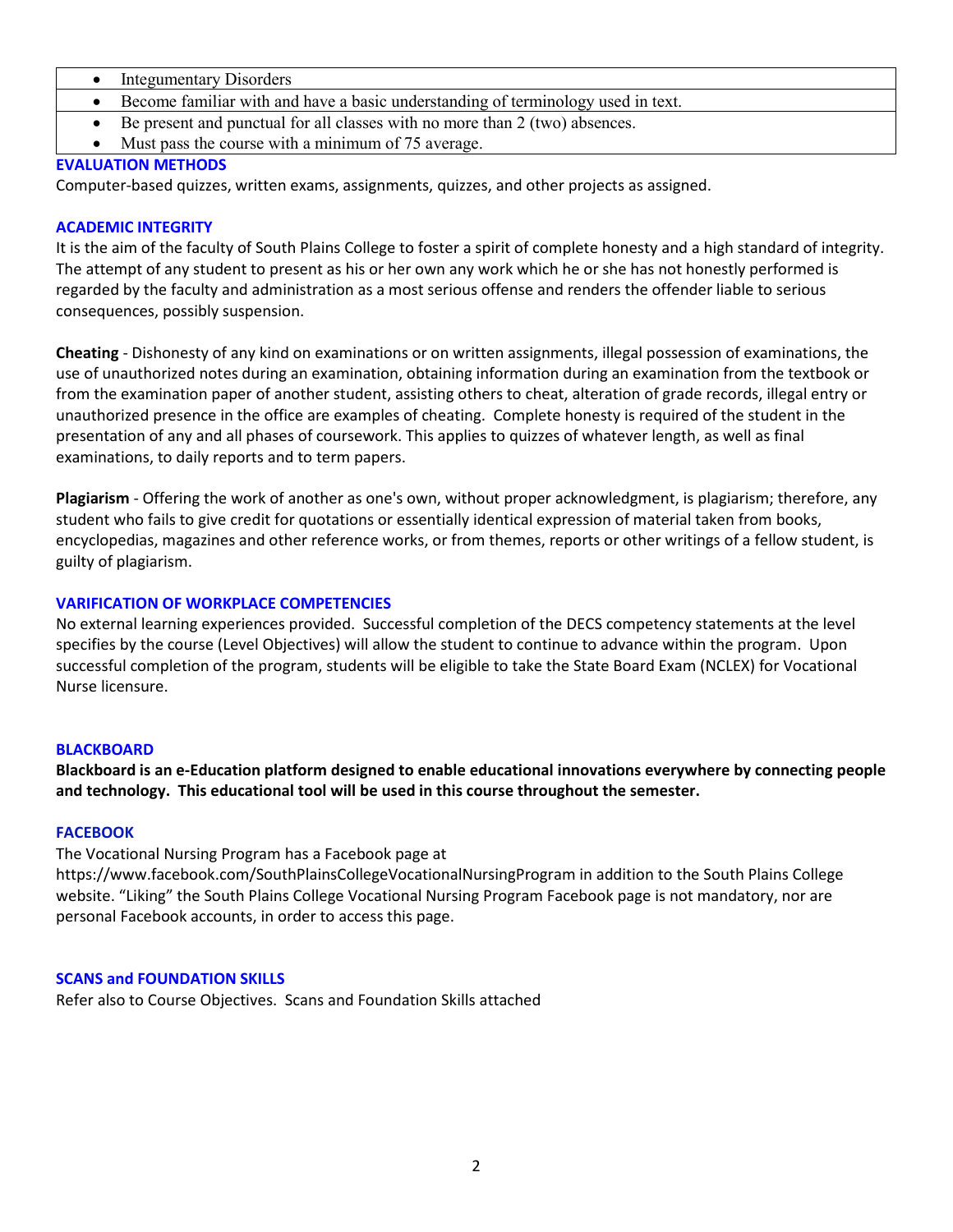## **SPECIFIC COURSE INFORMATION**

### **MANDATORY TEXTBOOKS**

Williams, L., & Hopper, P. (2019). *Understanding Medical Surgical Nursing*, (6th ed.), F.A. Davis. ISBN #978-0-8036-6898-0

Williams, L., & Hopper, P. (2019) *Study Workbook for Understanding Medical Surgical Nursing*, (6th ed.), F.A. Davis. ISBN #978-0-8036-6900-0

Venes, D. (Ed.). (2013). *Taber's Cyclopedic Medical Dictionary* (23rd ed.). Philadelphia: F.A. Davis Company. ISBN 978-0-8036-5904-9

Davis Edge for LVN Med/Surg

Sommers, M. S. (2019). *Davis's Diseases and Disorders: A Nursing Therapeutics Manual*. Philadelphia: F. A. Davis. ISBN #978-0-8036-6905-5

## **SUGGESTED TEXTS**

Watkins, C. J., & Beaman, N. (2018). *Pharmacology Clear & Simple: A Guide to Drug Classification and Dosage Calculations* (3rd ed.). Philadelphia, PA: F.A. Davis. ISBN 978-0-8036-6652-8

Cohen, B.J., & Hull, K.L. (2019). Memmler's The Human Body in Health and Disease, (14th Ed.), Wolters Kluwer. ISBN: 978-1-4963-8050-0

Cohen, B.J., & Hull, K.L. (2019). Study Guide for Memmler's The Human Body in Health and Disease, (14<sup>th</sup> Ed.), Wolters Kluwer. ISBN: 978-1-4963-8054-8

## **ADDITIONAL CLASSROOM ITEMS**

Students should come to class prepared with pens, pencils, and a spiral notebook for taking notes, completing quizzes or assignments in class. Students should be prepared to take notes over lecture material if they choose. If PowerPoint outlines are posted on Blackboard, they must be printed prior to class. Class time will not be given for printing notes.

## **EMERGENCY MESSAGES**

The student should notify his/her family that in case of an emergency during normal class schedule, they should call the Nursing Office at (806)716-4719 or (806)716-4626. Class will not be interrupted unless it is an emergency, so they must identify themselves and say it is an emergency to get immediate action.

### **Dropping a class**

Students should submit a **[Student Initiated Drop Form](https://forms.office.com/Pages/ResponsePage.aspx?id=ZrGRbWrP6UWeIqAmJdCCqRkmPIpp6AVCixFJfcqITt9UODExTUFXS0JOODhJOTlYM0NEV1kzRk9GMS4u)** online**.**

**Students will not be required to obtain an instructor signature to drop**, however, we do encourage students to communicate with instructors or advisors prior to dropping a course when they are able. **There will be no charge for drops for the fall or spring semesters**.

## **Withdrawing from all classes**

If a student wishes to withdraw from all courses, they should initiate that process with the Advising Office. They can schedule an appointment with an advisor by visiting [http://www.southplainscollege.edu/admission](http://www.southplainscollege.edu/admission-aid/advising/spcadvisors.php)[aid/advising/spcadvisors.php](http://www.southplainscollege.edu/admission-aid/advising/spcadvisors.php) or by calling 806-716-2366.

## **Schedule Change (after late registration and before census date)**

To make a schedule change after late registration (August 28) and before the census date (September 9), students should submit a **[Schedule Change Form.](https://forms.office.com/Pages/ResponsePage.aspx?id=ZrGRbWrP6UWeIqAmJdCCqRkmPIpp6AVCixFJfcqITt9UODIyTkRZSkFHVDNSVFRFV0g0T0tVWVAwRi4u)**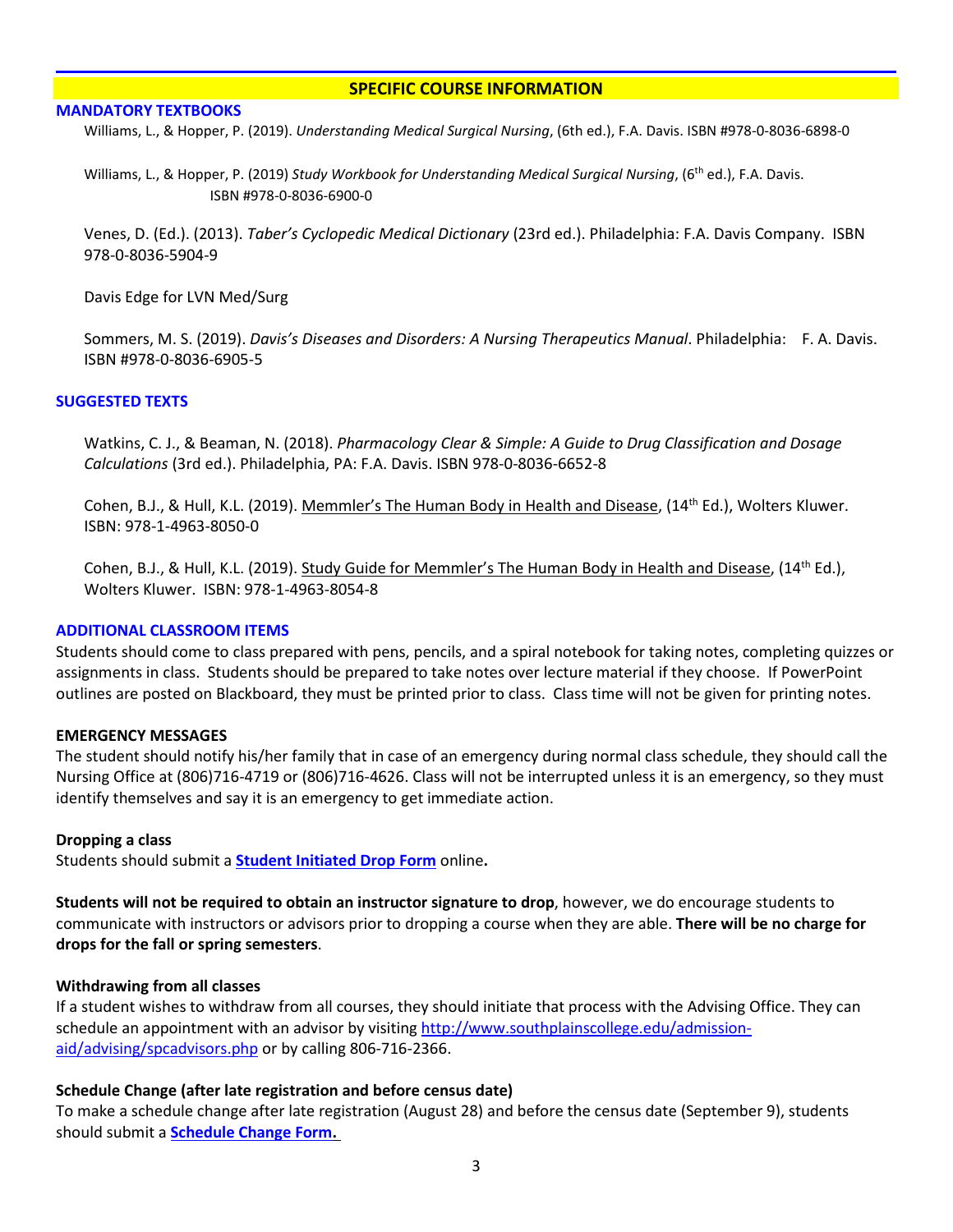After late registration, adding a class requires instructor approval. If a student is requesting to be added to one of your courses and you approve, please email [registrar@southplainscollege.edu](mailto:registrar@southplainscollege.edu) with your approval. This can take the place of signature on the Schedule Change Form that we have required in the past.

For additional information regarding schedule changes, drops and withdrawals, [click here.](http://www.southplainscollege.edu/admission-aid/apply/schedulechanges.php)

# **ATTENDANCE POLICY (\*READ CAREFULLY)**

## **Class Attendance**

Students are expected to attend all classes in order to be successful in a course. The student will be administratively withdrawn from the course when more than 2 absences occur.

Because of the fast pace of this course within the Vocational Nursing Program and as stated in the Vocational Nursing Student Handbook, **make up work is not accepted in this course**. Students are officially enrolled in all courses for which they pay tuition and fees at the time of registration. Should a student, for any reason, delay in reporting to a class after official enrollment, absences will be attributed to the student from the first class meeting.

Students who enroll in a course but have "Never Attended" by the official census date, as reported by the faculty member, will be administratively dropped by the Office of Admissions and Records. A student who does not meet the attendance requirements of a class as stated in the course syllabus and does not officially withdraw from that course by the official census date of the semester, may be administratively withdrawn from that course and receive a grade of "X" or "F" as determined by the instructor. Instructors are responsible for clearly stating their administrative drop policy in the course syllabus, and it is the student's responsibility to be aware of that policy.

It is the student's responsibility to verify administrative drops for excessive absences through MySPC using his or her student online account. If it is determined that a student is awarded financial aid for a class or classes in which the student never attended or participated, the financial aid award will be adjusted in accordance with the classes in which the student did attend/participate and the student will owe any balance resulting from the adjustment.

(http://catalog.southplainscollege.edu/content.php?catoid=47&navoid=1229#Class\_Attendance)

ATTENDANCE PHILOSOPHY: Research has proven that academic achievement for each student is enhanced when the student has regular and punctual attendance. In order to foster accountability, to match the work environment policies, and to foster learning and understanding, attendance is mandatory in the Vocational Nursing Program. Understanding that illnesses and unavoidable problems do arise, the VNP does allow for some absences within the program. Faculty do not inquire as to why a student is absent because the student is an adult learner**. Faculty also do not do make up classes or repeat lectures for students who miss a class**; students who are absent should obtain missed information from a fellow classmate.

4.1-A. CLASSROOM ATTENDANCE: Learning is fostered in the classroom environment. Missing even one lecture/class activity can negatively impact student performance; therefore, classroom attendance is mandatory and students are accountable to attend and be on time for class.

Allowable absences in this class will be **two (2) absences**. Students should take an absence when they are truly ill (running fever, nausea/vomiting not due to pregnancy, diarrhea or some other communicable disease). A physician's release should be submitted when the student is treated by a physician.

**Students who attend class exposing classmates to disease will receive a 10 point deduction on the next (or current) examination!**

### **Students who exceed the allowable absence no longer meet the course criteria and must withdraw.**

Students are expected to do all classwork at the time scheduled, whether the class is "live," per pre-corded lecture or via Zoom—this means the students should be "in class" during this time, not working, driving, shopping or doing some other activity.

 **ZOOM classes/meetings:** Zoom meetings are considered formal classes. Therefore, the student must be present in stationary environment—not working, driving, shopping or engaged in some other activity. There should be no TV, cell phones or other distractors during the meeting. **The student's camera must be on for the entire time of the class/meeting.** The microphone should be muted unless the student is answering a question, presenting information, or otherwise engaged in the course discussion. **If the student does not follow zoom etiquette as outlined in the VN handbook, the student will be removed from the**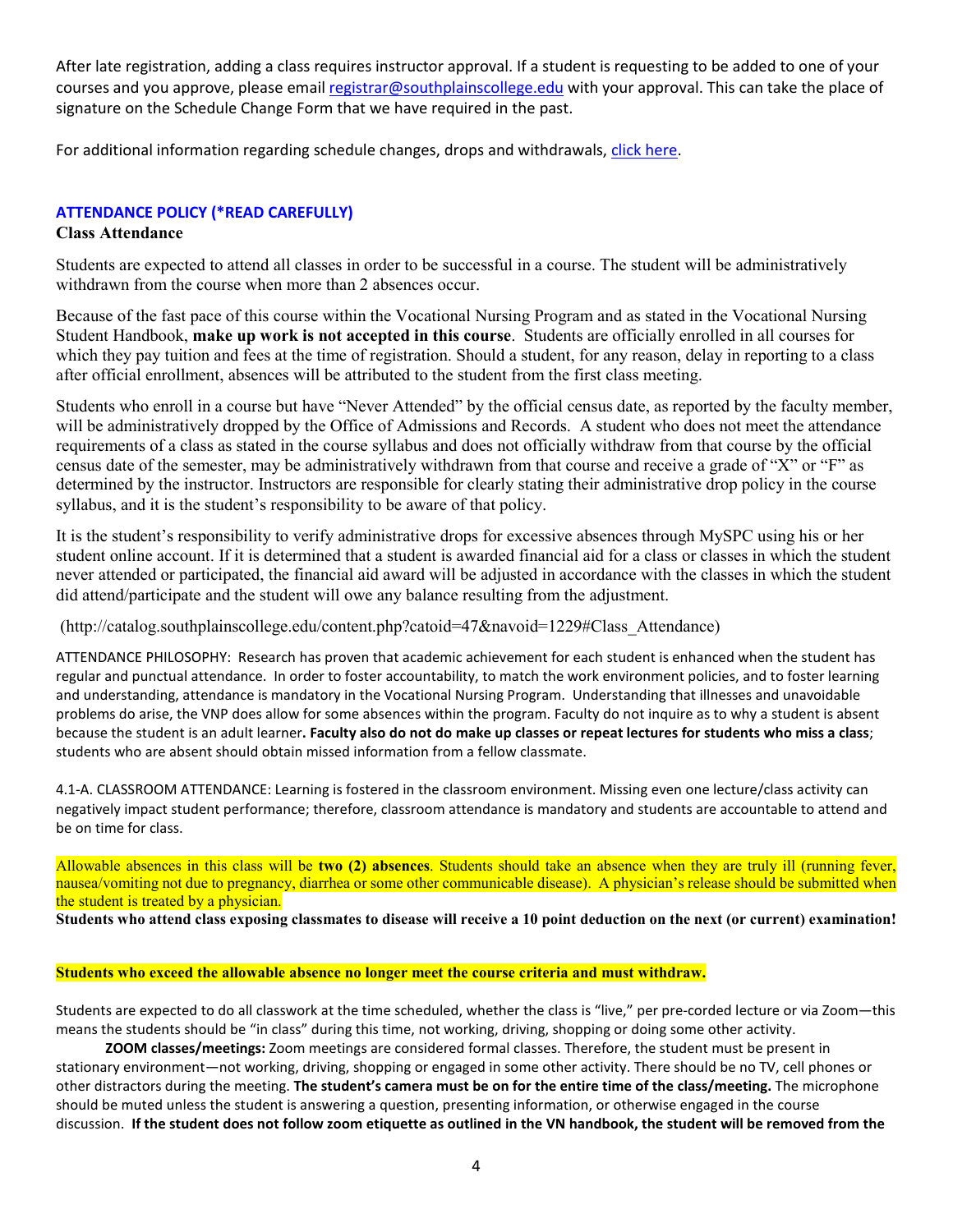### **zoom meeting and given an absence. The student MUST BE ON TIME for the zoom meeting; once the course instructor has started the lecture/meeting, the late student WILL NOT be allowed in and will be counted as absent.**

Students must attend all live classroom presentations and all Zoom meetings. A student who exceeds the allowable absences in any one class will be withdrawn from the program except in the case of a Covid exposure (see handbook for policy).

**LIVE classroom**: students must be in their seat ready for class at the scheduled time.

Roll may be taken at any time during the class. Anytime the student is not present, the student is counted as a full absence. Breaks are given during the lecture time. Because we must closely monitor student movement in the building, you may only have a break when one is given. Students should use break times wisely--going to the bathroom, getting refreshment, etc. rather than spending time on cell phones and then wanting to go to the bathroom when class starts.

### COVID exposure: see policy in VN Student Handbook

 Absences are recorded for the whole day if a class is scheduled for the whole day. If a student leaves before the end of the class period, the student is marked "absent" for the day. A student who misses the morning session may attend the afternoon session to get the information, but the student is still marked as "absent" for the day. There are no "half-day" absences. If the student is asked to leave the classroom for any reason (sleeping, talking or other inappropriate behavior), the student is given an absence and the subsequent point deduction.

 Attendance is most often taken by a sign in sheet. Students who "forget" to sign in are counted as absent. Attendance will be recorded by the instructor for required zoom meetings.

Students are given numerous days off for holidays and Spring/Fall breaks, not including weekends. In addition, classes are over by 4:00 p.m. This should give students ample time to take care of business, schedule medical and other necessary appointments.

As a matter of courtesy and professional behavior, a student who is going to be absent should email or call the course instructor and inform the instructor of the pending absence.

4.1-B Tardy: Tardiness is not accepted in the Vocational Nursing Program. Students are either present on time or they are absent.

4.1-C. ATTENDANCE RECORDS**:** Because the student is an adult learner, each student should keep his/her own record of absence. Faculty is under NO obligation to inform a student of absences; the student will be notified when he/she no longer meets program objectives because of excessive absences and the student is being withdrawn. *Should the student believe a discrepancy exists, the student should submit the notice in writing to the Program Director within 24 hours of notification.*

### **ASSIGNMENT POLICY**

All assignments must be completed by the assigned due date/time. Late and/or incomplete work will **not** be accepted and a grade of zero will be recorded. Assignments, quizzes, exams, and skills that are missed may not be made up. Even in Covid-related absences, assignments must be turned in by the due date via email or as directed by the instructor (see handbook Covid policy).

It is the responsibility of the student to be informed of class progress and assignments and to come to class prepared to participate in discussion, to turn in any assignments due, and/or take the quiz or test scheduled for that day. Reading any assigned material assists the student to listen to the lecture with a higher degree of acuity and to participate in class discussion more effectively. A student cannot expect to understand what is being said in class when s/he has had no previous contact with the ideas or terms related to a given topic.

**Workbook/Study Guide:** The workbook is designed to give learners of all styles the opportunity to enhance learning this material and all students should complete the workbook chapters as part of their ongoing study.

The handbooks that accompany the text books offer the students different learning styles or ways of comprehending information. Students struggling to understand the text should refer to these additional books. Students may also access the published website for additional helps.

#### **COMPUTER USAGE**

As computer technology in the field of health occupations continues to become more popular, computers will be used in this course for several assignments. All students have access to computers and printers on the South Plains College campus. Students will be expected to utilize computers to access assignments and classroom resources. All registered students are supplied with a working email account from South Plains College.

## **ALL STUDENTS ARE EXPECTED TO KNOW THEIR SPC STUDENT USER NAME AND PASSWORD.**

#### **COMPUTER LAB USAGE**

Computers are available in the labs at building 8 for student use.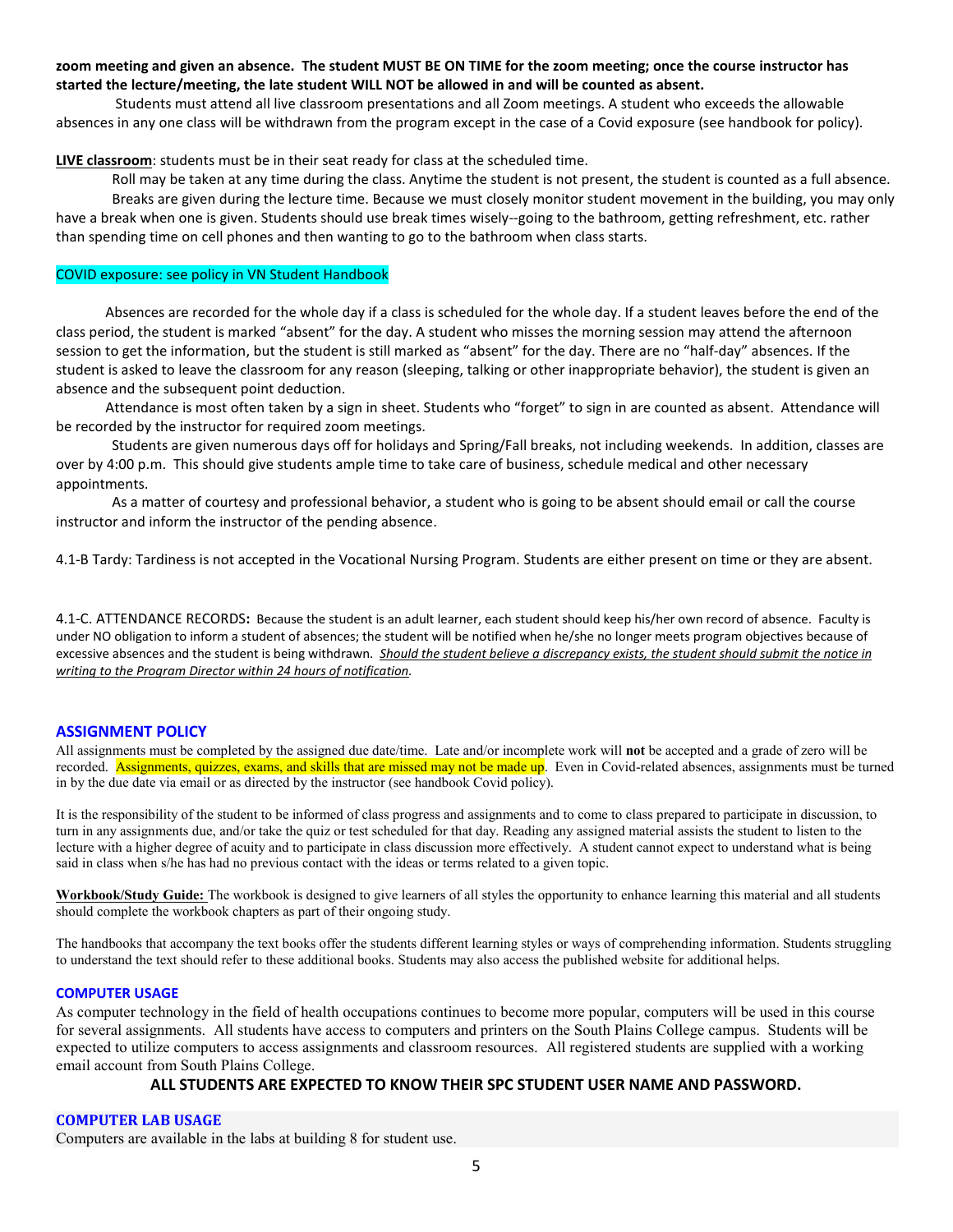### **ALL STUDENTS ARE EXPECTED TO KNOW THEIR SPC STUDENT USER NAME AND PASSWORD.**

### **EXAMS**

Exams are a measurement of learning, and while they do not measure ALL learning, exams are the instruments used in the academic setting to measure learning. Because of the nature of this material and of nursing, ALL information in this course is important. Someday, the student in the role of the vocational nurse may be the only person to stand between the patient and harm or death. Therefore, the student is NOT merely studying to pass the exam, but studying to intervene on the behalf of the patient.

A&P is a foundational course to nursing. Students must know where the body parts are and how they function so that when they are learning in nursing, they can understand what is going wrong and how to appropriately intervene! It is important to review A&P prior to each unit in Adult Health to better understand the disease processes.

Written exams will be given. Exams may cover information given during lecture, handouts, and assigned reading of the texts. All exams can be cumulative. At the completion of the course a written *comprehensive* final examination will be given. Exams will be in the form of multiple choice, matching, select all that apply, True/False and short answer.

### **NO HATS OR CAPS ARE TO BE WORN DURING QUIZZES AND EXAMS. BOOKS, FOOD, DRINKS AND BACKPACKS ARE NOT TO BE IN THE ROOM DURING EXAMINATIONS.**

- 1. Grades will be given to students during allotted class time.
- 2. Each student should know current course averages for all classes.
- 3. **Students must earn a "C" (75) or better in this class for progression**.
- 4. Students have the opportunity to review all grades as they are recorded. Should the student have any questions about a specific grade or specific test question, the student must discuss this with the instructor within 48 hours of notification of grade assignment. Once the 48 hours have passed without the student questioning the grade or question, **the assigned grade is final and may not be challenged at the end of the course. The final exam may not be reviewed.**
- 5. The Final Exam grade and a numerical course grade will NOT be posted on BlackBoard. The final course grade will be posted to CampusConnect as the transcripted letter grade.
- 6. Once grades are posted, an exam is ready for review. When possible, exams will be made available for all students to review at the end of a lecture (time permitting) but if not possible, a student may email me for an appointment to come by the office and review the exam.

**Grades will not be given or discussed by email or phone.**

### **MISSED EXAMS/MAKEUP WORK:**

- 1. There will be NO make-up exams for a missed unit exam. Since the final exam is comprehensive (meaning that it covers the entire course), the final exam grade will be substituted for the FIRST missed unit exam grade only. Should any additional unit exam be missed, a grade of "0" will be recorded. There is no make-up exam for the Final Exam.
- 2. **No exams will be given prior to the originally scheduled exam.**
- **3. All exams will be on scantron. The student is responsible for turning in 3 (50's) and 8 (100) scantrons, to the instructor. All scantrons need to be turned in before the first test. If not, the test grade will result in a "0".**

### **Missed Exams due to COVID: See VN Student Handbook**

### **GRADING POLICY**

Students must earn an overall grade of 75 or better in this course section to pass.

 **Final semester grades will be based on the following:**

**Unit Exams: 60% Daily work/pop tests: 10% Final Exam: 30%**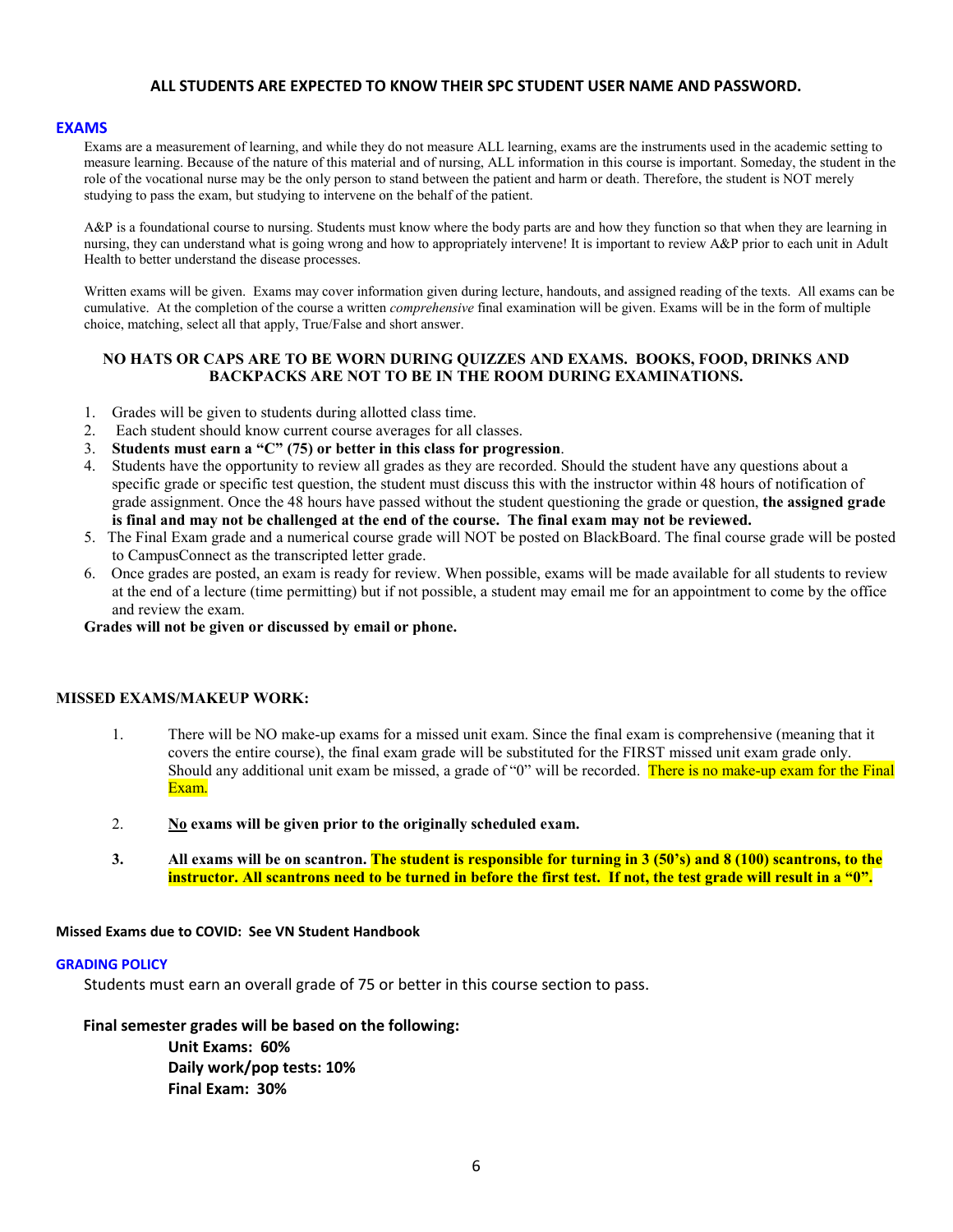Grading Scale: 90-100 A

| 80-89         | R |
|---------------|---|
| 75-79         | C |
| 70-74         | D |
| 69 or Below F |   |

The Final Course grade will not be rounded up. Example: Your average is 79.8. Your grade will be 79 which is a C.

## **COMMUNICATION POLICY**

• Electronic communication between instructor and students in this course will utilize the South Plains College Blackboard and email systems. The instructor will not initiate communication using private email accounts. Students are encouraged to check SPC email on a regular basis. Students will also have access to assignments, web-links, handouts, and other vital material which will be delivered via Blackboard. Any student having difficulty accessing the Blackboard or their email should immediately contact the help desk.

### **Email Policy**:

- Students are expected to read and, if needed, respond in a timely manner to college e-mails. It is suggested that students check college e-mail daily to avoid missing time-sensitive or important college messages. Students may forward college e-mails to alternate e-mail addresses; however, SPC will not be held responsible for e-mails forwarded to alternate addresses.
- A student's failure to receive or read official communications sent to the student's assigned e-mail address in a timely manner does not absolve the student from knowing and complying with the content of the official communication.
- The official college e-mail address assigned to students can be revoked if it is determined the student is utilizing it inappropriately. College e-mail must not be used to send offensive or disruptive messages nor to display messages that violate state or federal law
- Instructors make every attempt to respond to student emails *during regular college business hours* when faculty are on campus. Instructors *are not* required to answer emails after hours or on weekends.
- Students who use email inappropriately to faculty, students, staff or others will be placed on probation for the first offense; dismissed from the program for a second offense.

**Texting Faculty**: Students should *not* text faculty via the faculty cell phone. Written communication should be by email or the student may call the office phone. The faculty cell phone is for contact during the clinical hours ONLY and should not be used outside the clinical experience. Students who text faculty will be placed on probation for the first offense and dismissed from the program for the second offense.

## **STUDENT CONDUCT**

Rules and regulations relating to the students at South Plains College are made with the view of protecting the best interests of the individual, the general welfare of the entire student body and the educational objectives of the college. As in any segment of society, a college community must be guided by standards that are stringent enough to prevent disorder, yet moderate enough to provide an atmosphere conducive to intellectual and personal development.

A high standard of conduct is expected of all students. When a student enrolls at South Plains College, it is assumed that the student accepts the obligations of performance and behavior imposed by the college relevant to its lawful missions, processes and functions. Obedience to the law, respect for properly constituted authority, personal honor, integrity and common sense guide the actions of each member of the college community both in and out of the classroom.

Students are subject to federal, state and local laws, as well as South Plains College rules and regulations. A student is not entitled to greater immunities or privileges before the law than those enjoyed by other citizens. Students are subject to such reasonable disciplinary action as the administration of the college may consider appropriate, including suspension and expulsion in appropriate cases for breach of federal, state or local laws, or college rules and regulations. This principle extends to conduct off-campus which is likely to have adverse effects on the college or on the educational process which identifies the offender as an unfit associate for fellow students.

Any student who fails to perform according to expected standards may be asked to withdraw.

Rules and regulations regarding student conduct appear in the current Student Guide.

## **SPECIAL REQUIREMENTS (\*Read Carefully)**

- Students must present the signature page acknowledging that the student has read and understands the content of this syllabus.
	- **Cell Phones ATTENTION: ALL CELL PHONES SHOULD BE KEPT IN LOCKERS OR IN YOUR CAR DURING THE CLASS TIME!**
	- If a student's cell phone goes off during lecture, the phone will be taken up and not given back until after class.
	- Should a cell phone go off during an exam, that student's test will end right there with a "50" recorded as the highest possible grade for this exam grade. (Even if the student is on the last question of that exam).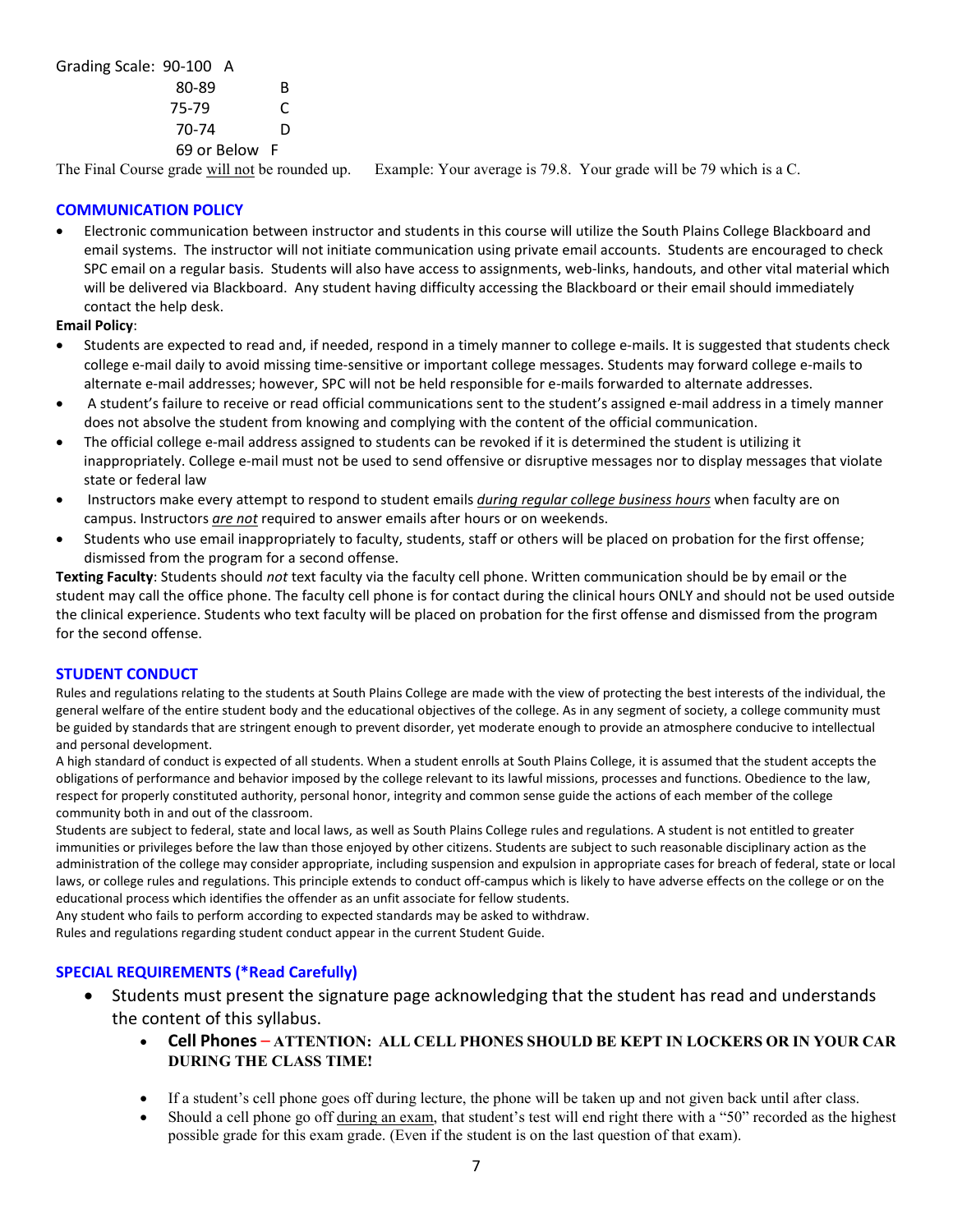### **COURSE DISCLAIMER**

## **To Be Successful in this course:** *Because this information is VITAL to becoming a safe and effective vocational nurse, the student MUST commit to learning this information as thoroughly as possible. The BEST way to do this is through diligent DAILY study and weekly review!*

H. STUDENT SUCCESS: **Repetition and study are the ONLY WAYS for students to retain the volume of information contained in this course! You MUST study outside of the classroom if you want to succeed.** 

Textbook: This textbook is designed for independent learning and contains many activities to help you learn! The Key terms and definitions are the best places to start. Students should make flash cards of these key terms and carry around with them for quick study and review. At the end of each chapter there are review questions with which you can test yourself.

RECOMMENDATIONS ON HOW TO STUDY:

- COMMIT to your career choice—which means committing to this class. Decide you WANT to learn this information and you will.
- Study at least an hour every day! Do not wait until the night before or the morning of an exam and expect to learn all of the information presented! Daily study helps you understand and place information in long-term memory.
- Read the chapters prior to class—don't let the lecture be the first time you become acquainted with the information. If you do this, it is like hearing a foreign language and you are already behind.
- Plan weekly reviews of old material. Set aside some time (maybe on a Saturday) and quickly go through your old notes from previous units—remember there will be a comprehensive final. Remember, you have to know the body parts and how they work as long as you are a nurse!
- Take NOTES in class!
- The first time you have less than a desirable grade, make an appointment with me to discuss what you are doing! Don't wait until it's almost the final—it's too late then!

Jennifer Steffey, RN Vocational Nursing Instructor SPC Vocational Nursing Program – Reese Center

# **ACCOMMODATIONS**

**4.1.1.1. Diversity Statement** In this class, the teacher will establish and support an environment that values and nurtures individual and group differences and encourages engagement and interaction. Understanding and respecting multiple experiences and perspectives will serve to challenge and stimulate all of us to learn about others, about the larger world and about ourselves. By promoting diversity and intellectual exchange, we will not only mirror society as it is, but also model society as it should and can be.

**4.1.1.2. Disabilities Statement** Students with disabilities, including but not limited to physical, psychiatric, or learning disabilities, who wish to request accommodations in this class should notify the Disability Services Office early in the semester so that the appropriate arrangements may be made. In accordance with federal law, a student requesting accommodations must provide acceptable documentation of his/her disability to the Disability Services Office. For more information, call or visit the Disability Services Office at Levelland (Student Health & Wellness Office) 806- 716-2577, Reese Center (Building 8) 806-716-4675, or Plainview Center (Main Office) 806-716-4302 or 806-296-9611.

**4.1.1.3 Non-Discrimination Statement** South Plains College does not discriminate on the basis of race, color, national origin, sex, disability or age in its programs and activities. The following person has been designated to handle inquiries regarding the non-discrimination policies: Vice President for Student Affairs, South Plains College, 1401 College Avenue, Box 5, Levelland, TX 79336. Phone number 806-716-2360.

**4.1.1.4 Title IX Pregnancy Accommodations Statement** If you are pregnant, or have given birth within six months, Under Title IX you have a right to reasonable accommodations to help continue your education. To [activate](http://www.southplainscollege.edu/employees/manualshandbooks/facultyhandbook/sec4.php) accommodations you must submit a Title IX pregnancy accommodations request, along with specific medical documentation, to the Director of Health and Wellness. Once approved, notification will be sent to the student and instructors. It is the student's responsibility to work with the instructor to arrange accommodations. Contact the Director of Health and Wellness at 806-716-2362 or [email](http://www.southplainscollege.edu/employees/manualshandbooks/facultyhandbook/sec4.php) [cgilster@southplainscollege.edu](mailto:cgilster@southplainscollege.edu) for assistance.

**4.1.1.5 OPTIONAL STATEMENT - Campus [Concealed Carry](http://www.southplainscollege.edu/employees/manualshandbooks/facultyhandbook/sec4.php) Statement** Texas Senate Bill - 11 (Government Code 411.2031, et al.) authorizes the carrying of a concealed handgun in South Plains College buildings only by persons who have been issued and are in possession of a Texas License to Carry a Handgun. Qualified law enforcement officers or those who are otherwise authorized to carry a concealed handgun in the State of Texas are also permitted to do so. Pursuant to Penal Code (PC) 46.035 and South Plains College policy, license holders may not carry a concealed handgun in restricted locations. For a list of locations and Frequently Asked Questions, please refer to the Campus Carry page

at: <http://www.southplainscollege.edu/campuscarry.php>

Pursuant to PC 46.035, the open carrying of handguns is prohibited on all South Plains College campuses. Report violations to the College Police Department at 806-716-2396 or 9-1-1.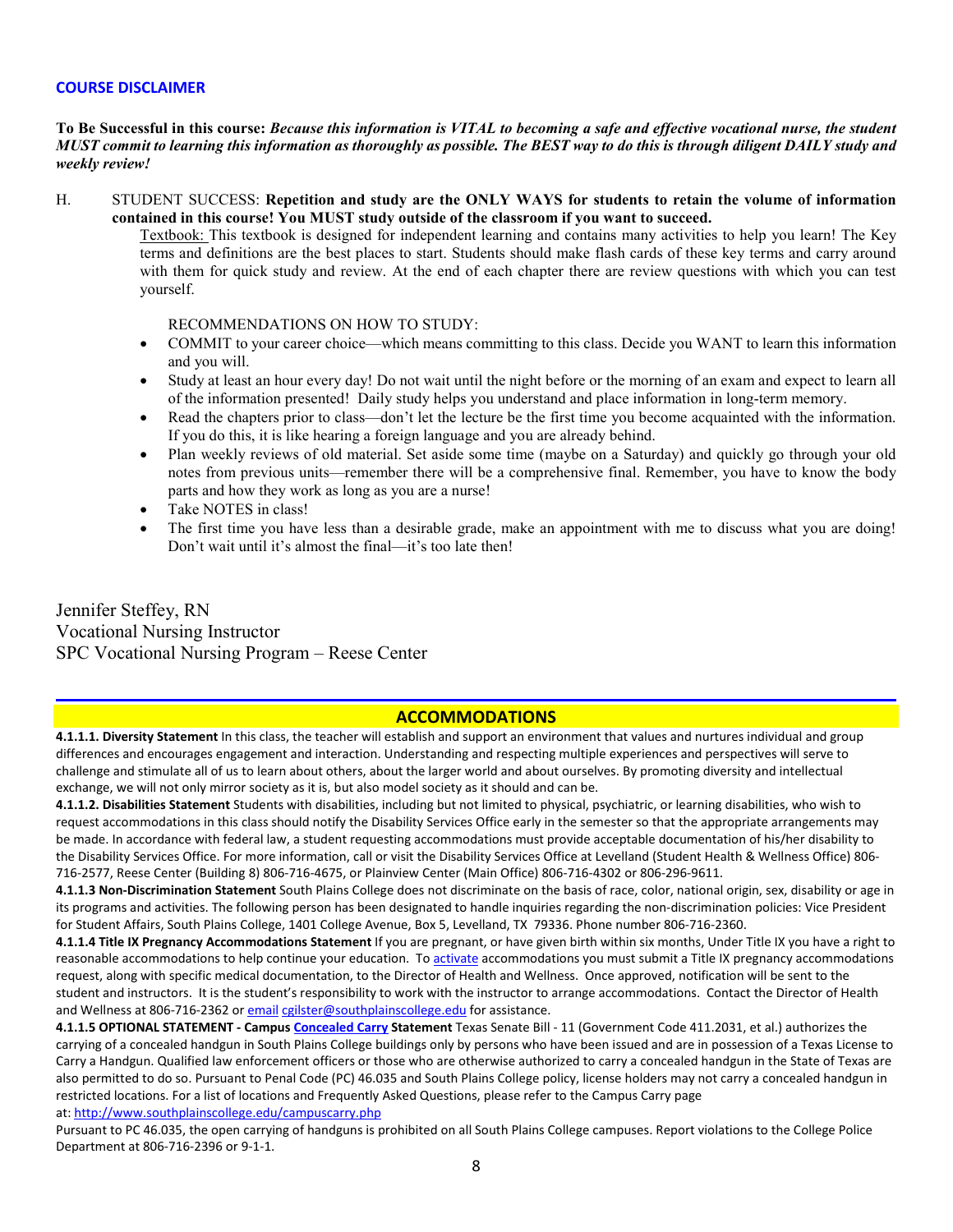### **FOUNDATION SKILLS**

#### **BASIC SKILLS–Reads, Writes, Performs Arithmetic and Mathematical Operations, Listens and Speaks**

F-1 Reading–locates, understands, and interprets written information in prose and in documents such as manuals, graphs, and schedules.

F-2 Writing–communicates thoughts, ideas, information and messages in writing and creates documents such as letters, directions, manuals, reports, graphs, and flow charts.

F-3 Arithmetic–performs basic computations; uses basic numerical concepts such as whole numbers, etc.

F-4 Mathematics–approaches practical problems by choosing appropriately from a variety of mathematical techniques.

F-5 Listening–receives, attends to, interprets, and responds to verbal messages and other cues.

F-6 Speaking–organizes ideas and communicates orally.

#### **THINKING SKILLS–Thinks Creatively, Makes Decisions, Solves Problems, Visualizes and Knows How to Learn and Reason**

F-7 Creative Thinking–generates new ideas.

F-8 Decision-Making–specifies goals and constraints, generates alternatives, considers risks, evaluates and chooses best alternative.

F-9 Problem Solving–recognizes problems, devises and implements plan of action.

F-10 Seeing Things in the Mind's Eye–organizes and processes symbols, pictures, graphs, objects, and other information.

F-11 Knowing How to Learn–uses efficient learning techniques to acquire and apply new knowledge and skills.

F-12 Reasoning–discovers a rule or principle underlying the relationship between two or more objects and applies it when solving a problem.

#### **PERSONAL QUALITIES–Displays Responsibility, Self-Esteem, Sociability, Self-Management, Integrity and Honesty**

F-13 Responsibility–exerts a high level of effort and perseveres towards goal attainment.

F-14 Self-Esteem–believes in own self-worth and maintains a positive view of self.

F-15 Sociability–demonstrates understanding, friendliness, adaptability, empathy and politeness in group settings.

F-16 Self-Management–assesses self accurately, sets personal goals, monitors progress and exhibits self-control.

F-17 Integrity/Honesty–chooses ethical courses of action.

#### **SCANS COMPETENCIES**

C-1 **TIME** - Selects goal - relevant activities, ranks them, allocates time, prepares and follows schedules.

C-2 **MONEY** - Uses or prepares budgets, makes forecasts, keeps records and makes adjustments to meet objectives.

C-3 **MATERIALS AND FACILITIES** - Acquires, stores, allocates, and uses materials or space efficiently.

C-4 **HUMAN RESOURCES** - Assesses skills and distributes work accordingly, evaluates performances and provides feedback.

#### **INFORMATION - Acquires and Uses Information**

C-5 Acquires and evaluates information.

C-6 Organizes and maintains information.

C-7 Interprets and communicates information.

C-8 Uses computers to process information.

#### **INTERPERSONAL–Works With Others**

C-9 Participates as a member of a team and contributes to group effort.

C-10 Teaches others new skills.

C-11 Serves Clients/Customers–works to satisfy customer's expectations.

C-12 Exercises Leadership–communicates ideas to justify position, persuades and convinces others, responsibly challenges existing procedures and policies.

C-13 Negotiates-works toward agreements involving exchanges of resources; resolves divergent interests.

C-14 Works With Diversity–works well with men and women from diverse backgrounds.

#### **SYSTEMS–Understands Complex Interrelationships**

C-15 Understands Systems–knows how social, organizational, and technological systems work and operates effectively with them.

C-16 Monitors and Corrects Performance–distinguishes trends, predicts impacts on system operations, diagnoses systems performance and corrects malfunctions.

C-17 Improves or Designs Systems–suggests modifications to existing systems and develops new or alternative systems to improve performance.

#### **TECHNOLOGY–Works with a Variety of Technologies**

C-18 Selects Technology–chooses procedures, tools, or equipment, including computers and related technologies.

C-19 Applies Technology to Task–understands overall intent and proper procedures for setup and operation of equipment.

C-20 Maintains and Troubleshoots Equipment–prevents, identifies, or solves problems with equipment, including computers and other technologies.